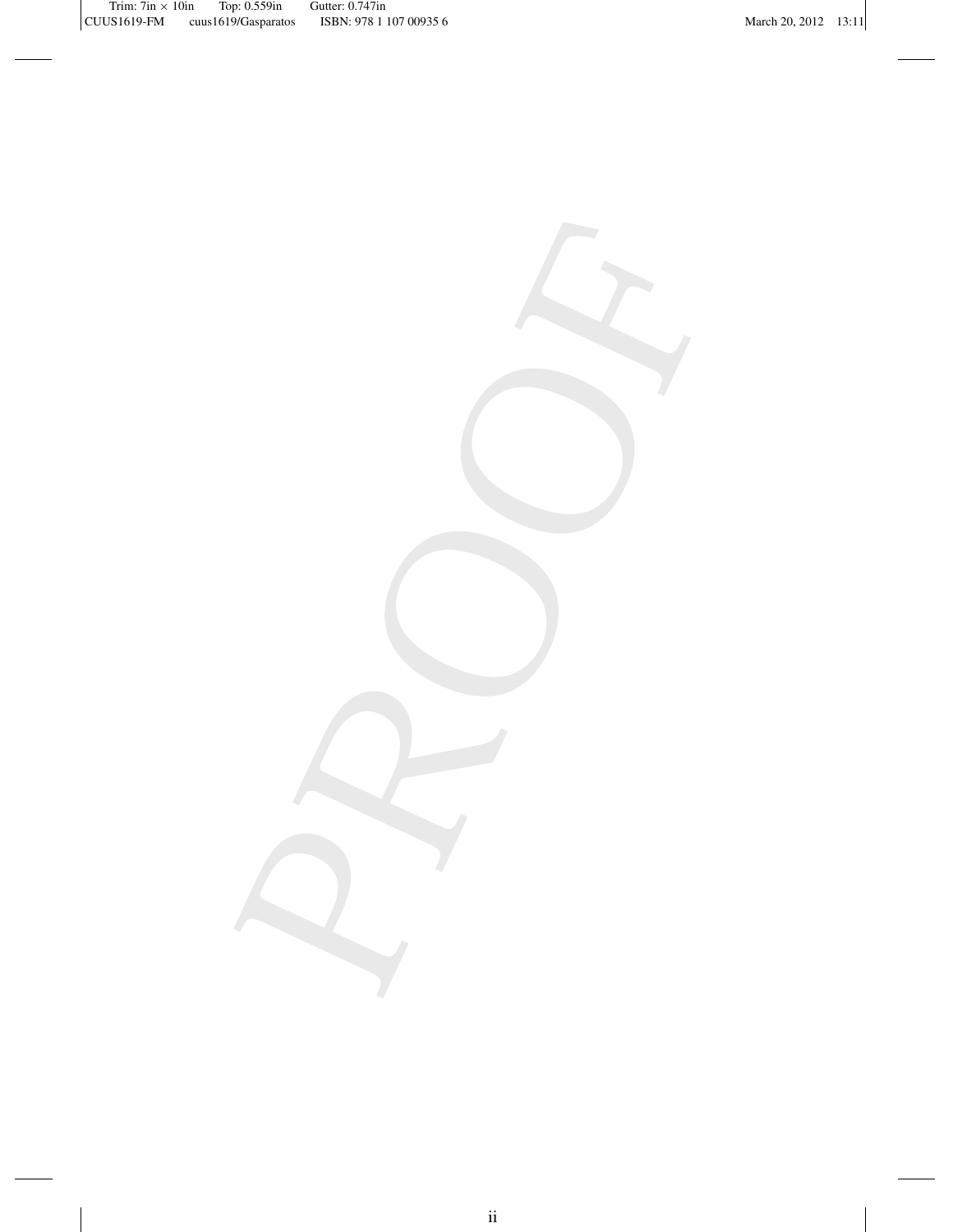# SOCIOECONOMIC AND ENV IRONMENTAL IMPACTS OF BIOFUELS

Evidence from Developing Nations

ALEXANDROS GASPARATOS *University of Oxford*

> PER STROMBERG *United Nations University*

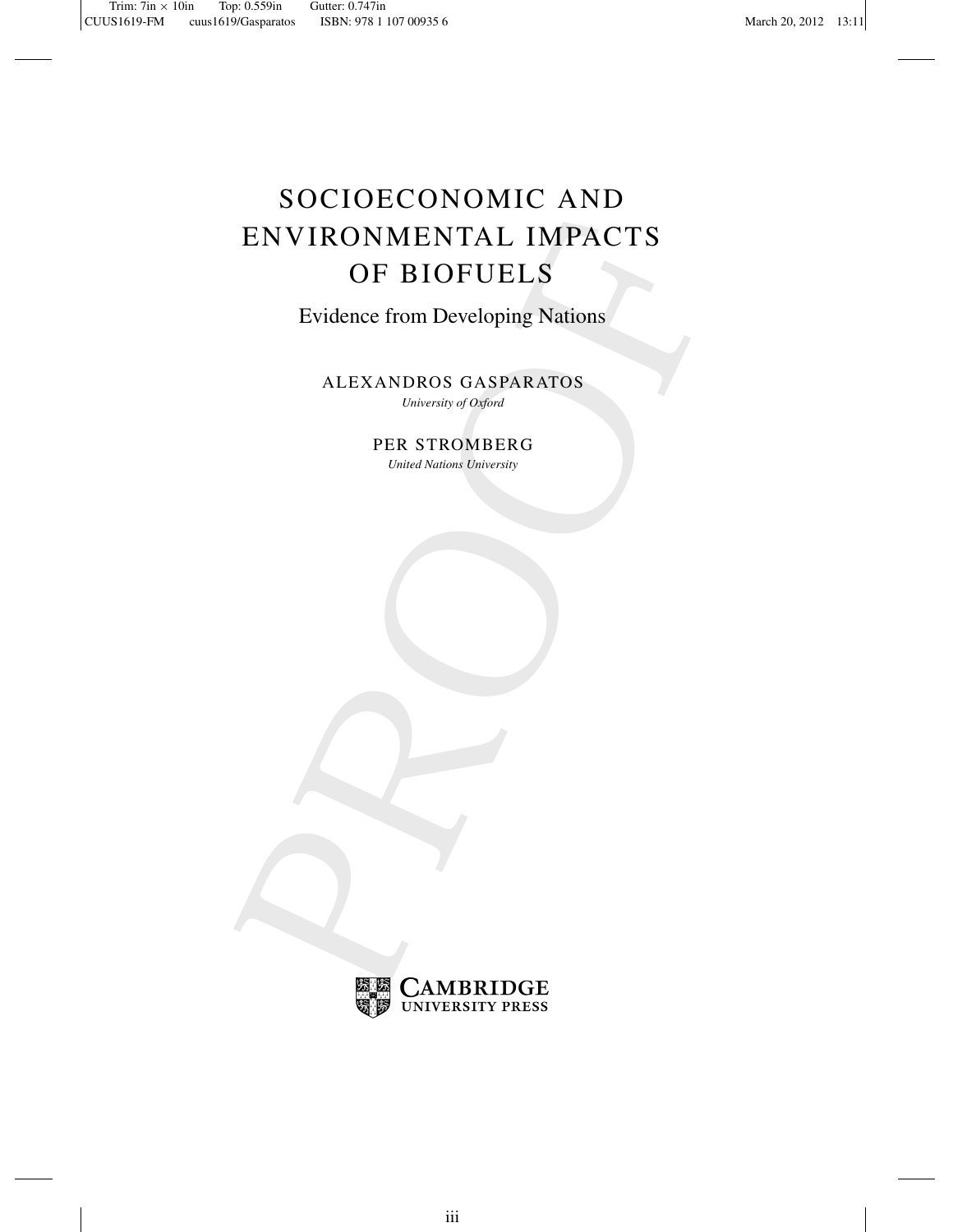cambridge university press Cambridge, New York, Melbourne, Madrid, Cape Town, Singapore, São Paulo, Delhi, Mexico City Cambridge University Press

32 Avenue of the Americas, New York, NY 10013-2473, USA

www.cambridge.org Information on this title: www.cambridge.org/9781107009356

© Cambridge University Press 2012

This publication is in copyright. Subject to statutory exception and to the provisions of relevant collective licensing agreements, no reproduction of any part may take place without the written permission of Cambridge University Press.

First published 2012

Printed in the United States of America

*A catalog record for this publication is available from the British Library.*

*Library of Congress Cataloging in Publication Data*

Socioeconomic and environmental impacts of biofuels : evidence from developing nations / [edited by] Alexandros Gasparatos, Per Stromberg. p. cm. Includes bibliographical references and index. ISBN 978-1-107-00935-6 (hardback) 1. Biomass energy – Economic aspects – Developing countries. 2. Biomass energy – Social aspects – Developing countries. 3. Biomass energy – Environmental aspects – Developing countries. I. Gasparatos, Alexandros. II. Strömberg, Per. HD9502.5.B543D448 2012<br>  $5'39091724 - d c 23$  2012000284 333.95 39091724–dc23 2012000284

ISBN 978-1-107-00935-6 Hardback

Cambridge University Press has no responsibility for the persistence or accuracy of URLs for external or third-party Internet Web sites referred to in this publication and does not guarantee that any content on such Web sites is, or will remain, accurate or appropriate.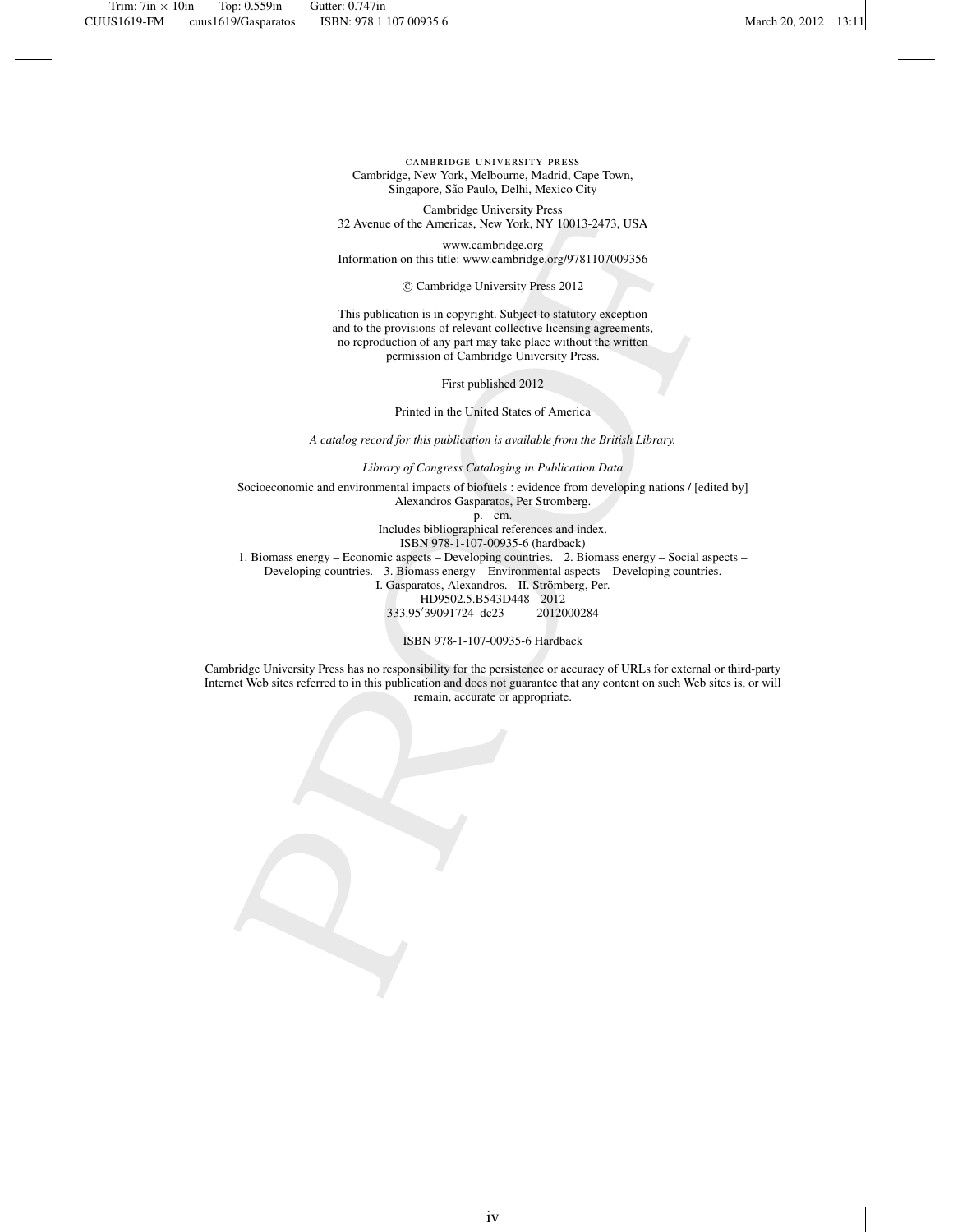**Contents** *Contributors page* vii *Preface* xi *Acknowledgments* xv *Foreword* xvii **Part One Global overview** 1 Biofuels at the confluence of energy security, rural development, and food security: A developing country perspective 3 per stromberg and alexandros gasparatos 2 The interrelations of future global bioenergy potentials, food demand, and agricultural technology 27 karl-heinz erb, andreas mayer, fridolin krausmann, christian lauk, christoph plutzar, julia steinberger, and helmut haberl 3 Air pollution impacts of biofuels 53 kristina wagstrom and jason hill 4 Water for bioenergy: A global analysis 69 p. winnie gerbens-leenes, arjen y. hoekstra, and theo h. van der meer 5 The challenges of estimating tropical deforestation due to biofuel expansion 90 yan gao, margaret skutsch, and omar masera **Part Two The case of Brazil** 6 The Brazilian bioethanol and biodiesel programs: Drivers, policies, and impacts 111 alexandros gasparatos, matteo borzoni, and ricardo abramovay

v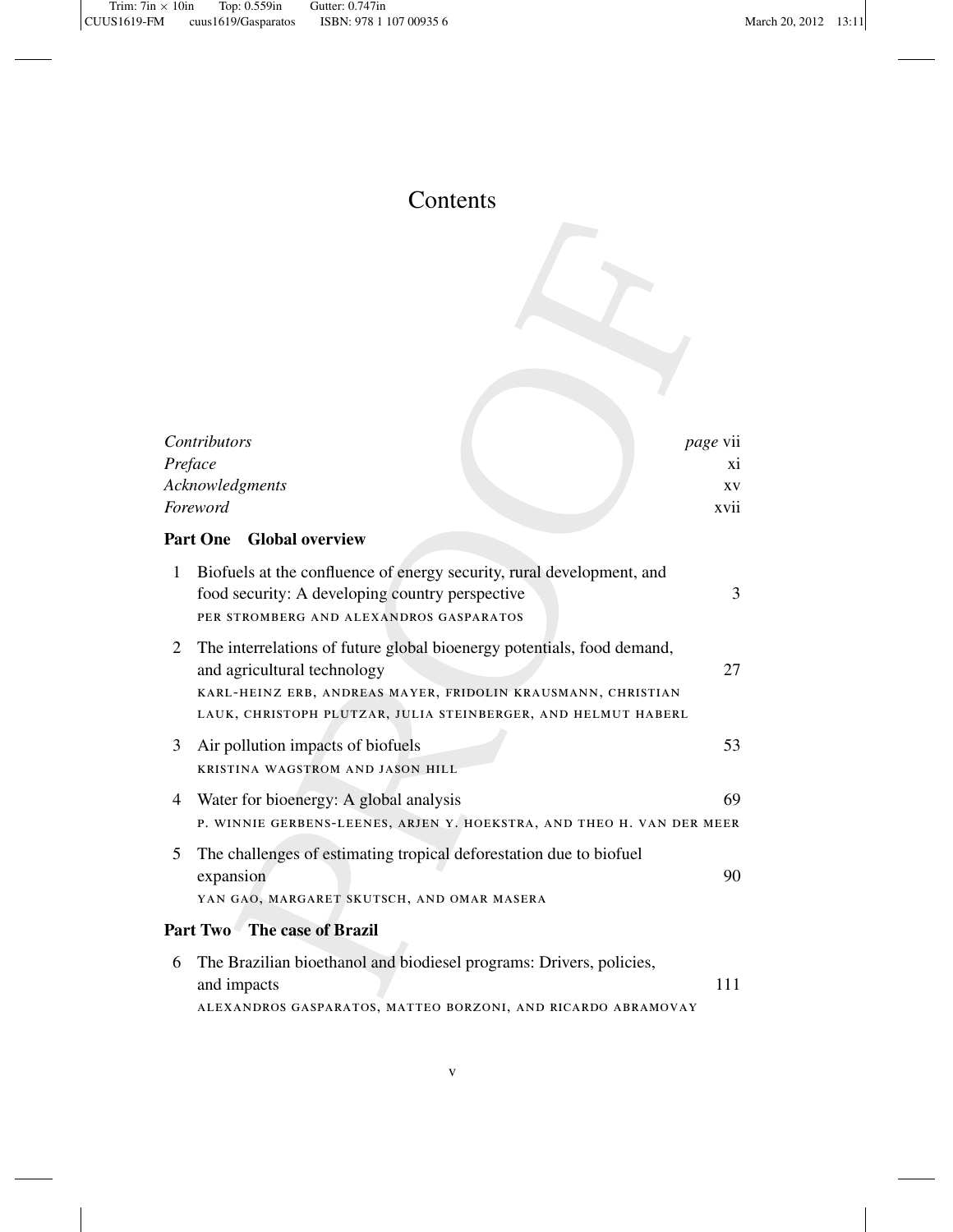$\overline{\phantom{a}}$ 

| vi                                   | Contents                                                                                                                                                                                              |            |
|--------------------------------------|-------------------------------------------------------------------------------------------------------------------------------------------------------------------------------------------------------|------------|
| 7                                    | Power, social impacts, and certification of ethanol fuel: View from the<br>northeast of Brazil<br><b>MARKKU LEHTONEN</b>                                                                              | 144        |
| 8                                    | Implications of global ethanol expansion on Brazilian regional land use<br>AMANI ELOBEID, MIGUEL CARRIQUIRY, AND JACINTO F. FABIOSA                                                                   | 171        |
| <b>Part Three</b><br>Asia            |                                                                                                                                                                                                       |            |
| 9                                    | Biofuel expansion in Southeast Asia: Biodiversity impacts and policy<br>guidelines<br>JANICE S. H. LEE, JOHN GARCIA-ULLOA, AND LIAN PIN KOH                                                           | 191        |
| 10                                   | Jatropha production for biodiesel in Yunnan, China: Implications for<br>sustainability at the village level<br>DAISUKE SANO, JANE ROMERO, AND MARK ELDER                                              | 205        |
| <b>Part Four</b><br>Africa           |                                                                                                                                                                                                       |            |
| 11                                   | Biofuels and Africa: Impacts and linkages at the household level<br>SIWA MSANGI                                                                                                                       | 231        |
| 12                                   | Energy security, agroindustrial development, and international trade: The<br>case of sugarcane in Southern Africa<br>BOTHWEL BATIDZIRAI AND FRANCIS X. JOHNSON                                        | 254        |
| 13                                   | Environmental and socioeconomic considerations for jatropha growing<br>in Southern Africa<br>GRAHAM P. VON MALTITZ, ANNE SUGRUE, MARK B. GUSH,<br>COLIN EVERSON, GARETH D. BORMAN, AND RYAN BLANCHARD | 278        |
| <b>Part Five</b><br><b>Synthesis</b> |                                                                                                                                                                                                       |            |
| 14                                   | Biofuels in developing countries: A synthesis<br>ALEXANDROS GASPARATOS AND PER STROMBERG                                                                                                              | 309        |
| <b>Index</b>                         | References                                                                                                                                                                                            | 325<br>000 |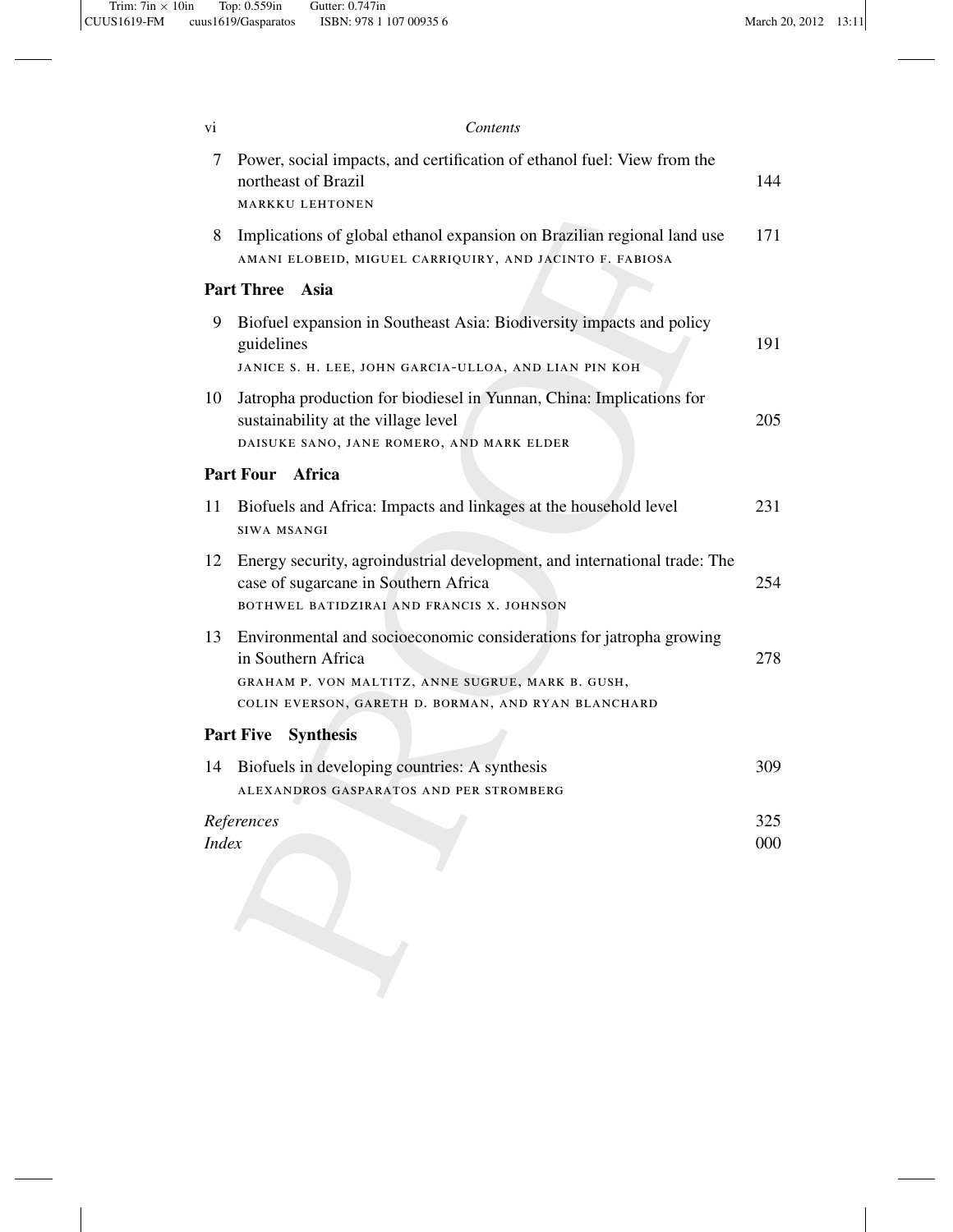Contributors

**Ricardo Abramovay** is full professor in the Department of Economics, University of Sao Paulo, Brazil.

**Bothwel Batidzirai** is junior researcher in the Department of Science, Technology, and Society, Copernicus Institute, Utrecht University, Netherlands.

**Ryan Blanchard** is a PhD student in the Department of Botany and Zoology, Stellenbosch University, South Africa.

**Gareth D. Borman** is an MSc student at the School of Animal, Plant, and Environmental Sciences, University of the Witwatersrand, Johannesburg, South Africa.

**Matteo Borzoni** is research fellow at the Istituto di Management of Scuola Superiore Sant'Anna, Pisa, Italy.

**Miguel Carriquiry** is associate scientist at the Center for Agricultural and Rural Development, Iowa State University, Ames, Iowa, United States.

**Mark Elder** is principal researcher and manager of the Policy and Governance Team, Institute for Global Environmental Strategies, Hayama, Japan.

**Amani Elobeid** is associate scientist at the Center for Agricultural and Rural Development, Iowa State University, Ames, Iowa, United States.

**Karl-Heinz Erb** is associate professor of land use and global change at the Institute of Social Ecology, Alpen-Andria University, Vienna, Austria.

**Colin Everson** is research fellow in the School of Agriculture, Earth, and Environmental Sciences, University of KwaZulu-Natal, Pietermaritzburg and Extraordinary Professor in the Department of Plant Production and Soil Science, University of Pretoria, South Africa.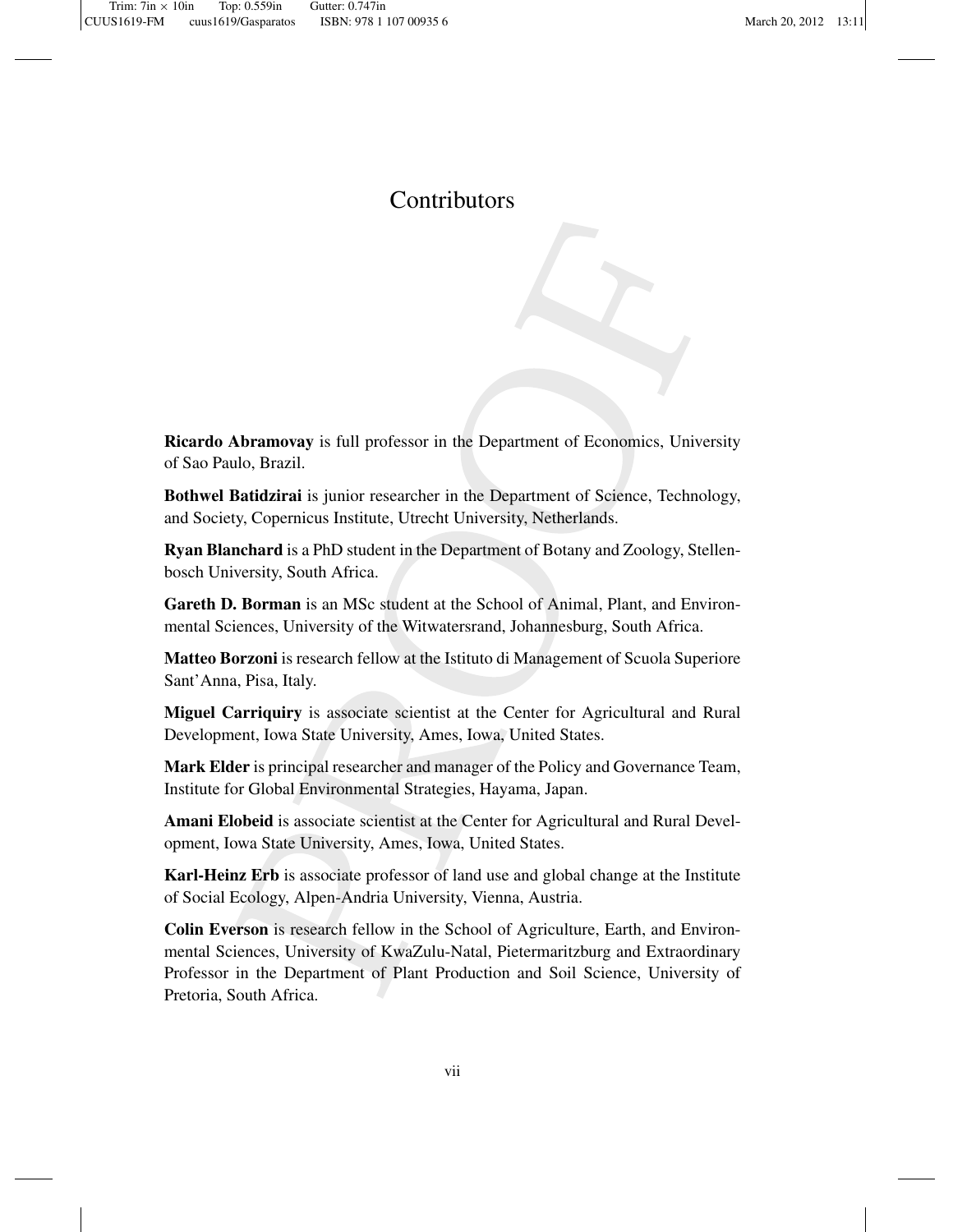#### viii *Contributors*

**Jacinto F. Fabiosa** is codirector of the Center for Agricultural and Rural Development, Iowa State University, Ames, Iowa, United States.

**Yan Gao** is postdoctoral fellow at the Graduate School of Environmental Science, Hokkaido University, Japan.

**John Garcia-Ulloa** is a PhD student in the Department of Environmental Sciences, Swiss Federal Institute of Technology Zurich, Switzerland.

**Alexandros Gasparatos** is a James Martin Research Fellow at the Biodiversity Institute, Oxford University, and a Visiting Research Fellow at the Institute of Advanced Studies of the United Nations University, Yokohama, Japan.

**P. Winnie Gerbens-Leenes**is assistant professor at the University of Twente, Netherlands.

**Mark B. Gush** is senior scientist at Natural Resources and the Environment, South African Council for Scientific and Industrial Research, Stellenbosch, South Africa.

**Helmut Haberl** is associate professor at the Institute of Social Ecology, Alpen-Andria University, Vienna, Austria.

**Jason Hill** is assistant professor in the Department of Bioproducts and Biosystems Engineering, University of Minnesota, Minneapolis, Minnesota, United States.

**Arjen Y. Hoekstra** is scientific director of the Water Footprint Network and professor in Multidisciplinary Water Management, University of Twente, Netherlands.

**Francis X. Johnson** is Senior Research Fellow at the Climate and Energy Programme, Stockholm Environment Institute, Sweden.

**Lian Pin Koh** is assistant professor of applied ecology and conservation in the Department of Environmental Sciences, Swiss Federal Institute of Technology Zurich, Switzerland.

**Fridolin Krausmann** is professor of sustainable resource use and deputy director of the Institute of Social Ecology, Alpen-Andria University, Vienna, Austria.

**Christian Lauk** is Research Fellow at the Institute of Social Ecology, Alpen-Andria University, Vienna, Austria.

Janice S. H. Lee is a PhD student in the Department of Environmental Sciences, Swiss Federal Institute of Technology Zurich, Switzerland.

**Markku Lehtonen** is Research Fellow at the Science and Technology Policy Research, University of Sussex, Brighton, United Kingdom.

**Omar Masera** is professor at the Centro de Investigaciones en Ecosistemas of the National Autonomous University of Mexico, Mexico City, Mexico.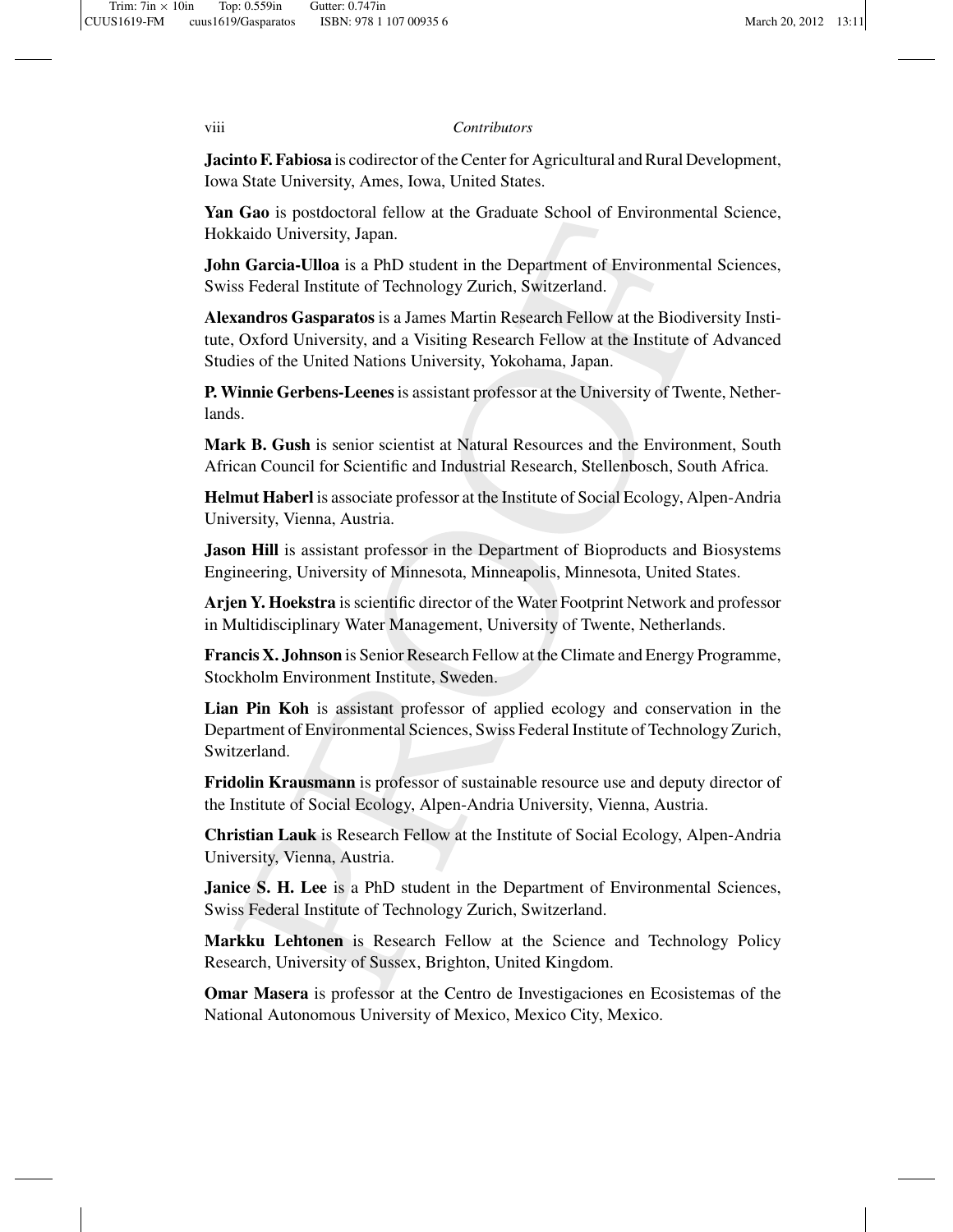#### *Contributors* ix

**Andreas Mayer** is Research Fellow at the Institute of Social Ecology, Alpen-Andria University, Vienna, Austria.

**Siwa Msangi** is Senior Research Fellow at the Environment and Production Technology Division, International Food Policy Research Institute, Washington, D.C., United States.

**Christoph Plutzar** is Research Fellow at the Institute of Social Ecology, Alpen-Andria University, Vienna, Austria.

**Stephen Polasky** is the Fesler-Lampert Professor of Ecological/Environmental Economics, University of Minnesota, St. Paul, Minnesota, United States.

**Jane Romero** is policy researcher, Institute for Global Environmental Strategies, Hayama, Japan.

**Daisuke Sano** is policy researcher and sub-manager of the Policy and Governance Team, Institute for Global Environmental Strategies, Hayama, Japan.

**Margaret Skutsch** is associate professor in environmental geography, Autonomous University of Mexico, Mexico City, Mexico, and senior researcher at the Centre for Studies in Technology and Sustainable Development, University of Twente, Netherlands.

**Julia Steinberger** is lecturer in ecological economics at the Sustainability Research Institute, University of Leeds, United Kingdom.

**Per Stromberg** is Visiting Research Fellow at the Institute of Advanced Studies of the United Nations University, Yokohama, Japan, and economist at the Environmental Economics Unit, Swedish Environmental Protection Agency, Stockholm, Sweden.

**Anne Sugrue** is a South African National Energy Research Institute PhD Fellow, University of Johannesburg, South Africa.

**Theo H. van der Meer** is chair of thermal engineering at the Faculty of Engineering Technology, University of Twente, Netherlands.

**Graham P. Von Maltitz** is senior researcher at Natural Resources and the Environment, Council for Scientific and Industrial Research, Pretoria and a PhD student at the Sustainability Research Unit, Nelson Mandela Metropolitan University, Port Elizabeth, South Africa.

**KristinaWagstrom** is postdoctoral researcher at the Department of Civil Engineering, University of Minnesota, Minneapolis, Minnesota, United States.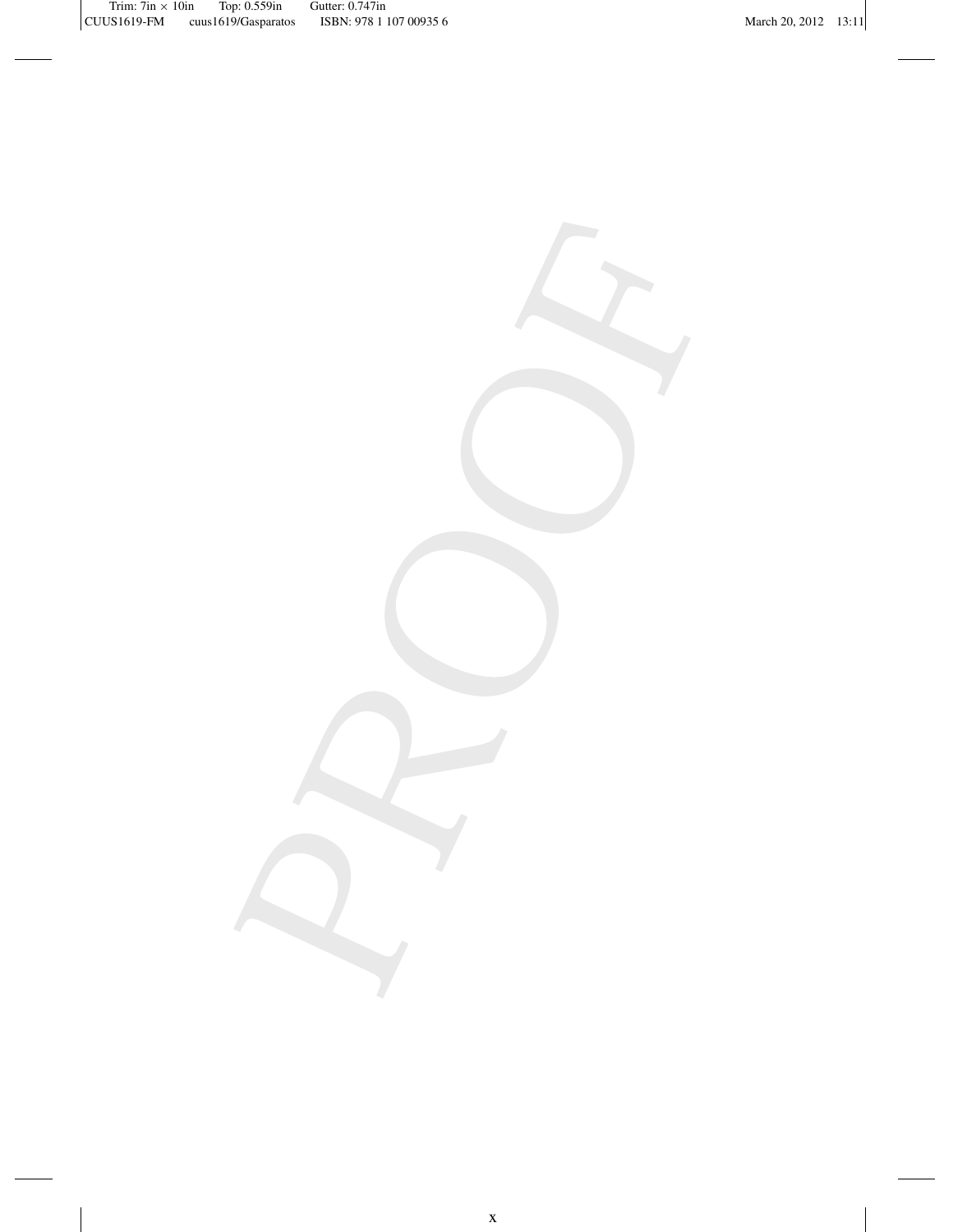## Preface

Energy security, economic development, and environmental protection have become three recurrent and closely intertwined policy themes in national and international policy arenas. Presently, fossil fuels are by far the predominant energy carriers driving the world economy. However, their scarcity and uneven geographical distribution can severely affect national economies and international markets. At the same time, fossil fuel combustion is singled out as the most important driver of human-induced climate change, a phenomenon with potentially catastrophic effects in the medium and long term. It is no wonder that the development of copious amounts of cheap, renewable, evenly distributed, and environmentally friendly energy has started featuring prominently in the energy strategies of developed and developing countries alike.

Perhaps the most controversial among the different types of renewable fuel options currently pursued are biofuels, a type of liquid fuel derived from biomass. Biofuels have been identified as potentially viable substitutes for conventional transport fuels. Currently twenty-four countries have enacted the mandatory blending of biofuels with conventional transport fuel (e.g., Brazil, China, the European Union, India, the United States). Several other countries are designing other types of biofuel-related policies (e.g., Indonesia, the Philippines, and sub-Saharan African nations).

Although certain biofuel practices were initially viewed as environmentally friendly, awareness is emerging about the complexity of biofuel chains and their impacts on the environment and society. Studies have confirmed that first-generation biofuels<sup>1</sup> can have negative impacts on biodiversity, ecosystem functioning, the climate, food security, and the inclusion of the poor. Conversely, certain first-generation biofuel practices can be net-energy suppliers, can be economically and socially beneficial, and may emit fewer greenhouse gases and other atmospheric pollutants during their life cycles when compared to conventional fossil fuels.

<sup>&</sup>lt;sup>1</sup> Biofuels from "sugar, starch and oil bearing crops or animal fats that in most cases can also be used as food and feed" (IEA, 2010a : 22).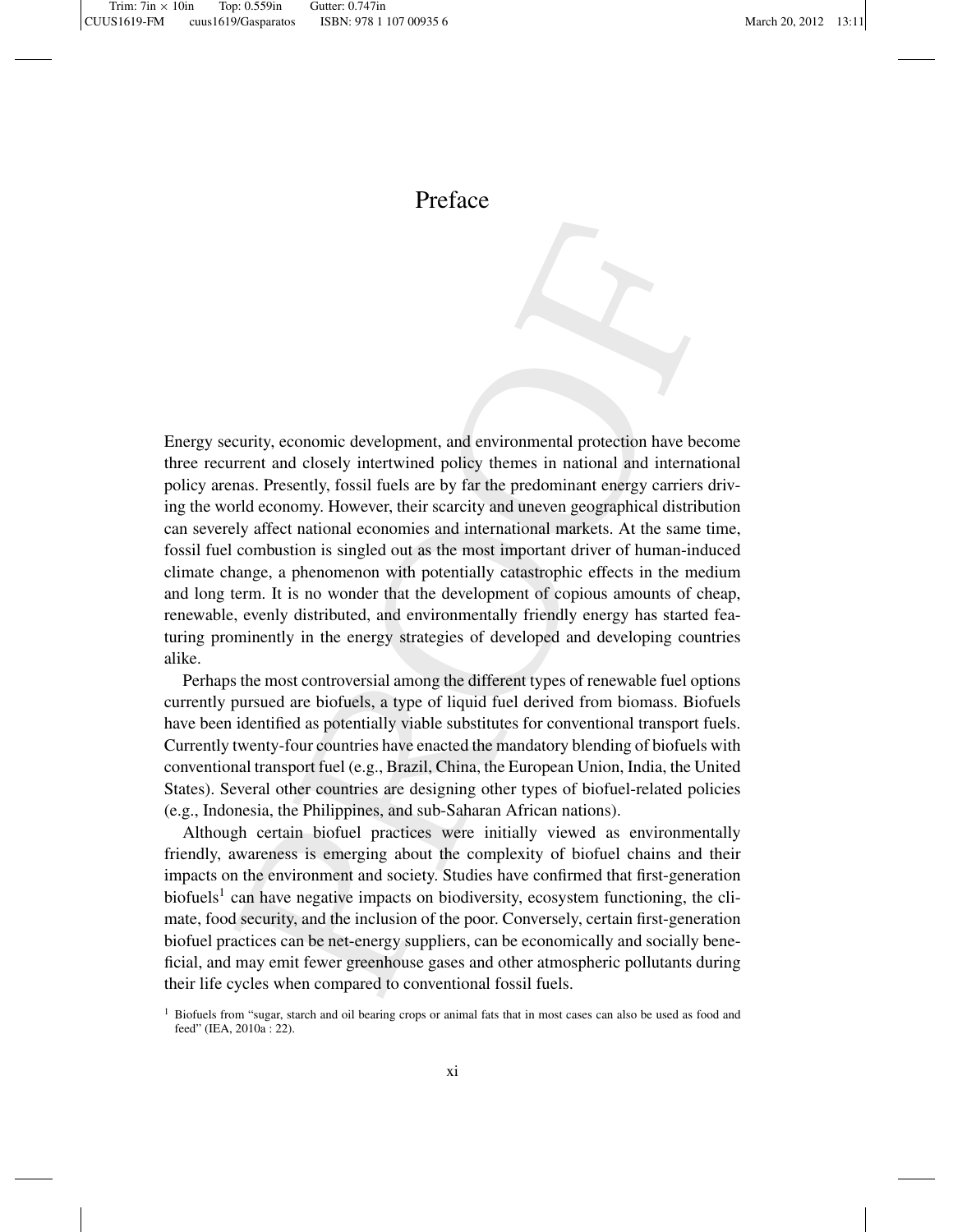#### xii *Preface*

In recent years, the biofuel polemic has started featuring very prominently in academic and policy discussions. The sometimes contradictory and controversial findings of the different studies have further fueled the debate. However, conflicting findings regarding the overall impact of biofuels are unsurprising given that the drivers, impacts, and trade-offs of biofuel production and use vary greatly, depending on the environmental and socioeconomic contexts within which biofuels are produced and consumed.

Although literature on the topic is growing, a consistent and cohesive overview is lacking. Considering the preceding, the present volume critically discusses the main drivers, policies, and, especially, impacts that first-generation biofuels have in different developing nations. The geographical focus reflects the editors' conviction that developing nations will be the biggest winners (or losers) from a shift toward greater biofuel production. The focus on first-generation biofuels reflects the fact that these biofuel practices will make up the bulk of biofuel expansion in developing countries in the coming decade. Despite some discussions about the production of second-generation biofuels (i.e., lignocellulosic biofuels) in developing nations, the fact remains that first-generation biofuels and their impacts will remain highly relevant in these parts of the world in the foreseeable future.

The book is divided into five parts. Part One introduces the key socioeconomic and environmental drivers and impacts surrounding biofuel production and places them within a wider global context (Chapter 1). The major impacts discussed in Part One include energy provision (Chapter 1), rural development (Chapter 1), food security (Chapters 1 and 2), land use change (Chapters 2 and 5), greenhouse gas emissions (Chapter 3), air pollution (Chapter 3), water consumption (Chapter 4), and deforestation (Chapter 5).

The subsequent three parts (Parts Two to Four) provide a rigorous analysis of the preceding (and other context-specific) drivers, impacts, and associated trade-offs in key biofuel-producing developing regions such as Brazil (Chapters 6–8), Southeast Asia (Chapter 9), China (Chapter 10), and sub-Saharan Africa (Chapters 11–13). Contributions span different spatial scales (from the local to the subnational, national, regional, and global scale) and cover a broad range of biofuel production practices, including sugarcane bioethanol (Chapters 6–8 and 12), soybean biodiesel (Chapter 6), palm oil biodiesel (Chapter 9), and jatropha biodiesel (Chapters 10 and 13).

In more detail, Chapter 6 provides a comprehensive overview of the drivers, policies, and impacts of the Brazilian bioethanol and biodiesel programs, while Chapter 7 focuses on the distinct socioeconomic impacts of the bioethanol program (and the power relations that have emerged) in the northeast of Brazil. Chapter 8 explores how global ethanol demand will affect regional land use in Brazil. Chapter 9 shifts the focus to palm oil biodiesel and its impact on biodiversity in Southeast Asia and makes concrete proposals on how to minimize such negative effects. Chapter 10 identifies the main sustainability impacts of jatropha cultivation (for biodiesel) in the Yunnan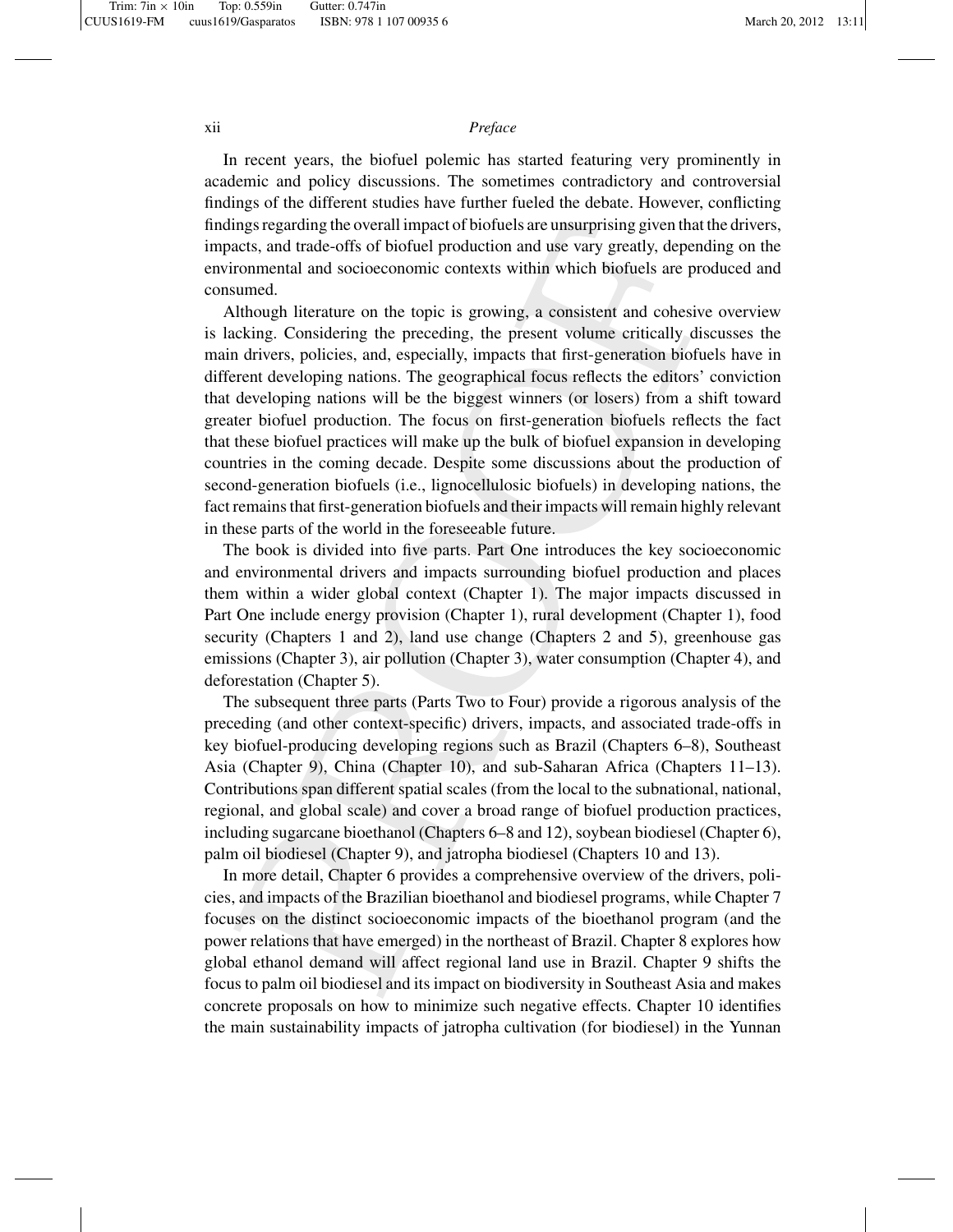### *Preface* xiii

region of China and proposes solutions that can enhance the viability of this biofuel practice. Chapter 11 discusses how biofuel expansion in developed countries might affect African households and proposes a stylized model of household economic behavior to better understand the welfare impacts that are transmitted through biofuel markets to the household level. Chapter 12 looks at the intersection between energy security, agroindustrial development, and international trade in southern Africa and identifies how a regionally integrated expansion of the sugarcane agroindustry (for bioethanol) offers opportunities for improving energy security and competitiveness in the region. Chapter 13 provides a comprehensive overview of the environmental and socioeconomic impacts of jatropha biodiesel across southern Africa.

Finally, in Part Five, the main findings are synthesized. We identify the key lessons learned from the considerable biofuel experience of the countries studied throughout this book (Chapter 14). In our effort to make this work useful to a broad range of readers, we conclude by providing a number of proposals to academics, practitioners, and policy makers that can promote the sustainability of the biofuel economy.

It should be noted that the different chapters adopt highly diverse methodologies to assess and explain the diverse environmental and socioeconomic impacts of biofuels. Methods used in this edited volume range from material balances (Chapter 2) to life cycle assessments (Chapters 3 and 6), water footprint analysis (Chapter 4), remote sensing (Chapter 5), sociological research (Chapter 7), partial equilibrium models (Chapter 8), local interviews and surveys (Chapter 10), econometric models (Chapters 8 and 11), and a number of other field techniques (Chapters 9 and 13).

It is our belief that the wide focus and multiple academic perspectives employed in this book provide a sober, balanced, and cohesive overview of the true potential and real impacts of biofuel expansion in developing countries.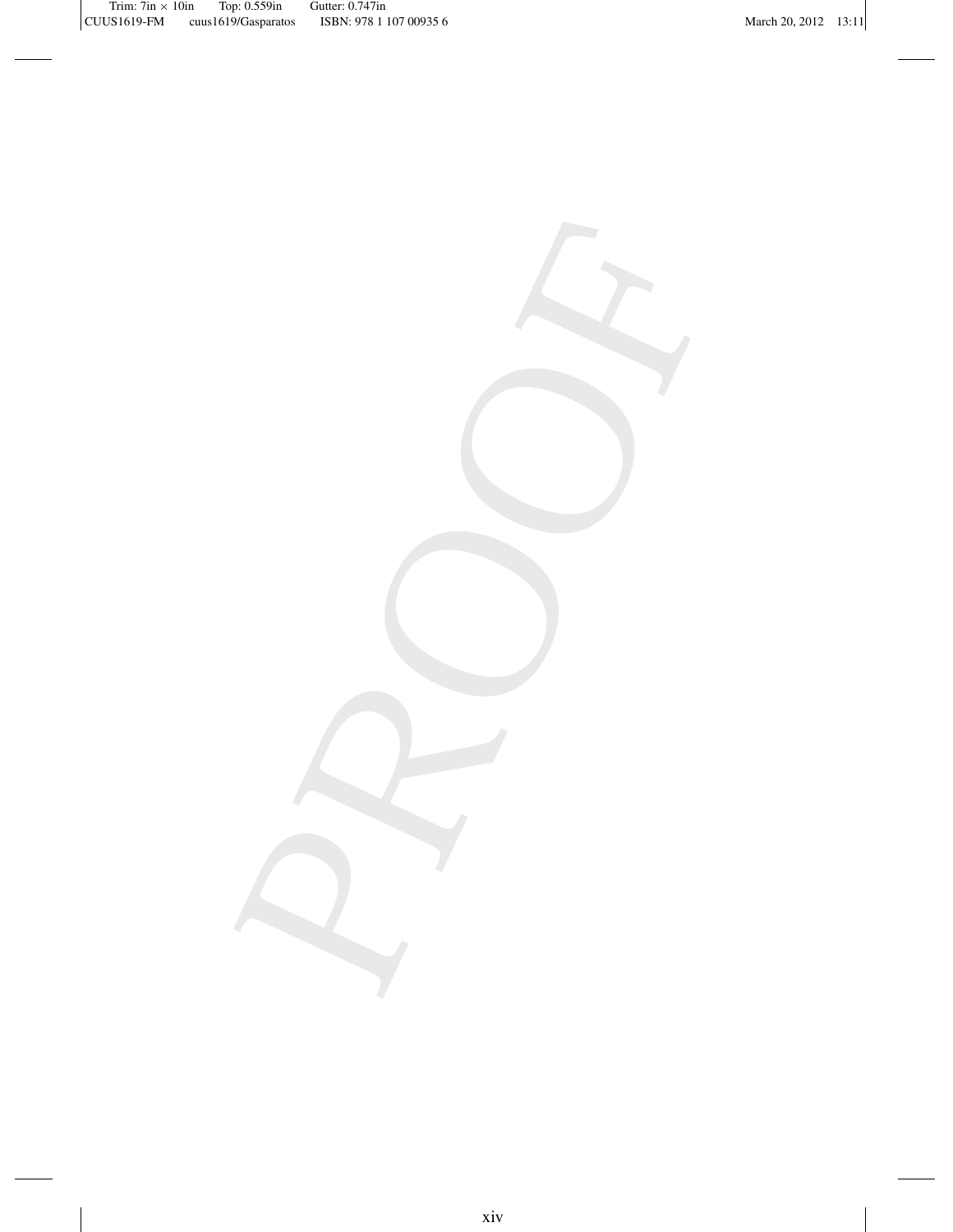## Acknowledgments

First, we would like thank all the contributors to this book, whose expertise and diverse academic viewpoints acted as a major source of inspiration during the development of this truly multidisciplinary work.

This edited book has benefited from our continuous interaction and fruitful discussions with several academics. We are particularly grateful for the constant input we received during our involvement in the Biofuel for Sustainable Development program, which was funded by the Japanese Ministry of the Environment and conducted in collaboration with several Japanese academic institutions. We also benefited significantly from the feedback we received during two special sessions on the impacts of biofuels in developing nations during the 2010 Biannual Conference of the International Society for Ecological Economics.

A major component of this book was conceived and undertaken during the editors' fellowships at the Institute of Advanced Studies of the United Nations University (UNU-IAS). We would like to acknowledge the constant support of our UNU-IAS colleagues and particularly of the institute's assistant director, Jose Puppim de Oliveira.

We are also thankful to the Japan Society for the Promotion of Science for providing research funding that enabled this book. Alexandros Gasparatos would further like to acknowledge the support of the Oxford Martin School through a James Martin Fellowship.

Finally, we would like to thank Paloma White for her significant help during the editorial process and our editor at Cambridge University Press, Matt Lloyd, for his understanding and encouragement during the production of this volume.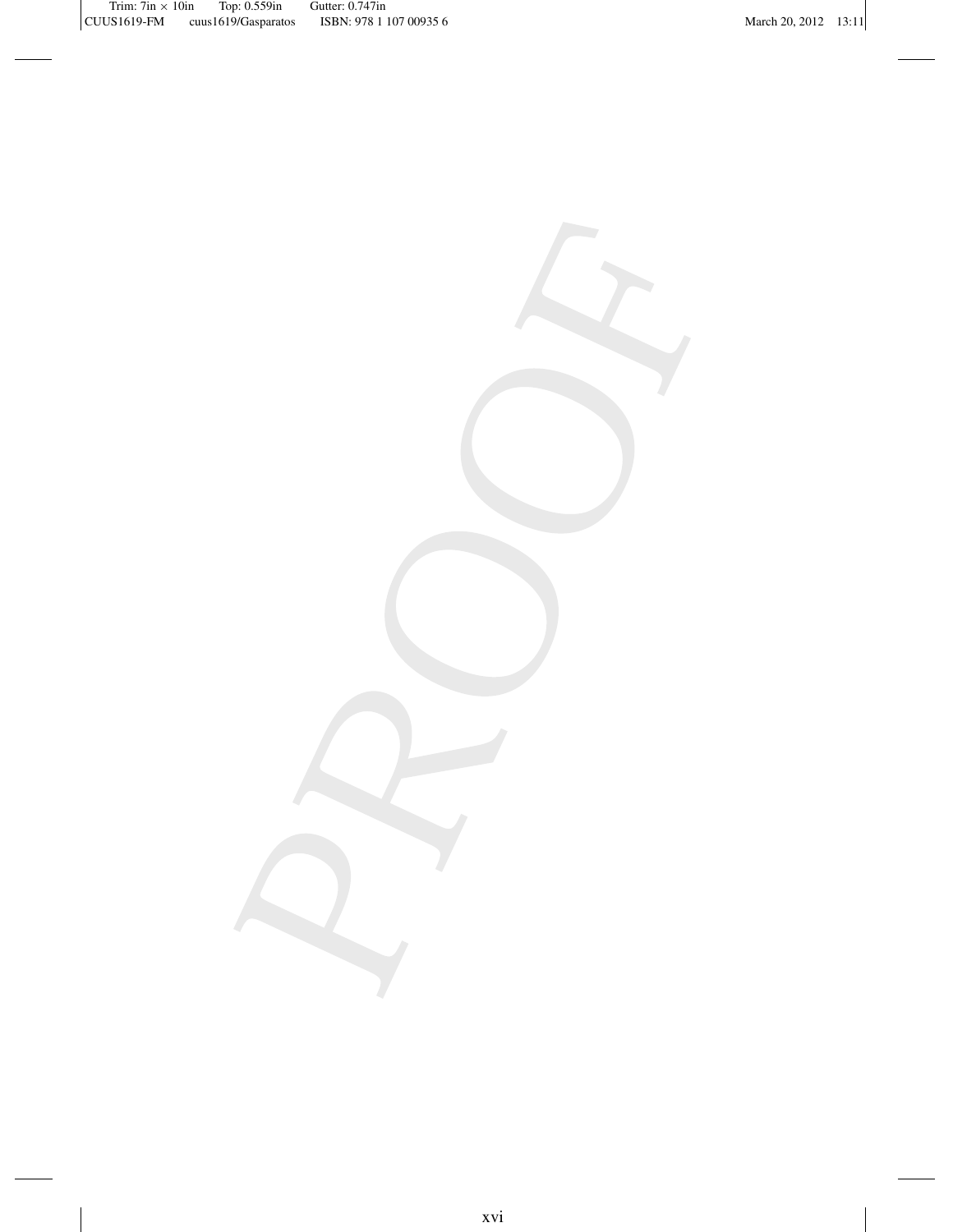## Foreword

One of the major challenges of the twenty-first century is how to meet growing energy demand in a sustainable manner. Energy demand worldwide has increased with the growth in population and in per capita energy use. Over the past several decades, energy demand has increased most rapidly in developing countries. Even so, per capita energy use in developing countries remains far lower than in developed countries. Energy demand is projected to continue to grow in the coming decades, due to continued population increases and the continued need for economic development.

Where will the supply come from to meet this growing energy demand? Fossil fuels currently supply approximately 80 percent of world energy demand, but overwhelming reliance on fossil fuels is not a sustainable energy strategy. The fossil fuel supply is finite. While peak oil may or may not be reached anytime soon, fossil fuels are an exhaustible resource and cannot be relied on indefinitely. Even if fossil fuels were not an exhaustible resource, continued reliance on fossil fuels causes major environmental problems. Combustion of fossil fuels has been the primary driver of increases in the greenhouse gas concentrations in the atmosphere that intensify global warming. Fossil fuels are also a principal contributor to local and regional air pollution and other environmental problems.

The world needs alternative energy supplies that can replace a substantial portion of fossil fuel use. To be a viable alternative, however, an energy supply source must satisfy three criteria:

- *Energy supply*: be producible in large quantities
- *Economy*: be cost competitive
- *Environment*: have relatively low environmental impact

Renewable energy will undoubtedly be an increasing part of the energy supply picture in the future. Renewable energy in the form of sunlight, wind, and tides is more than sufficient to supply human needs and can be produced in an environmentally sound